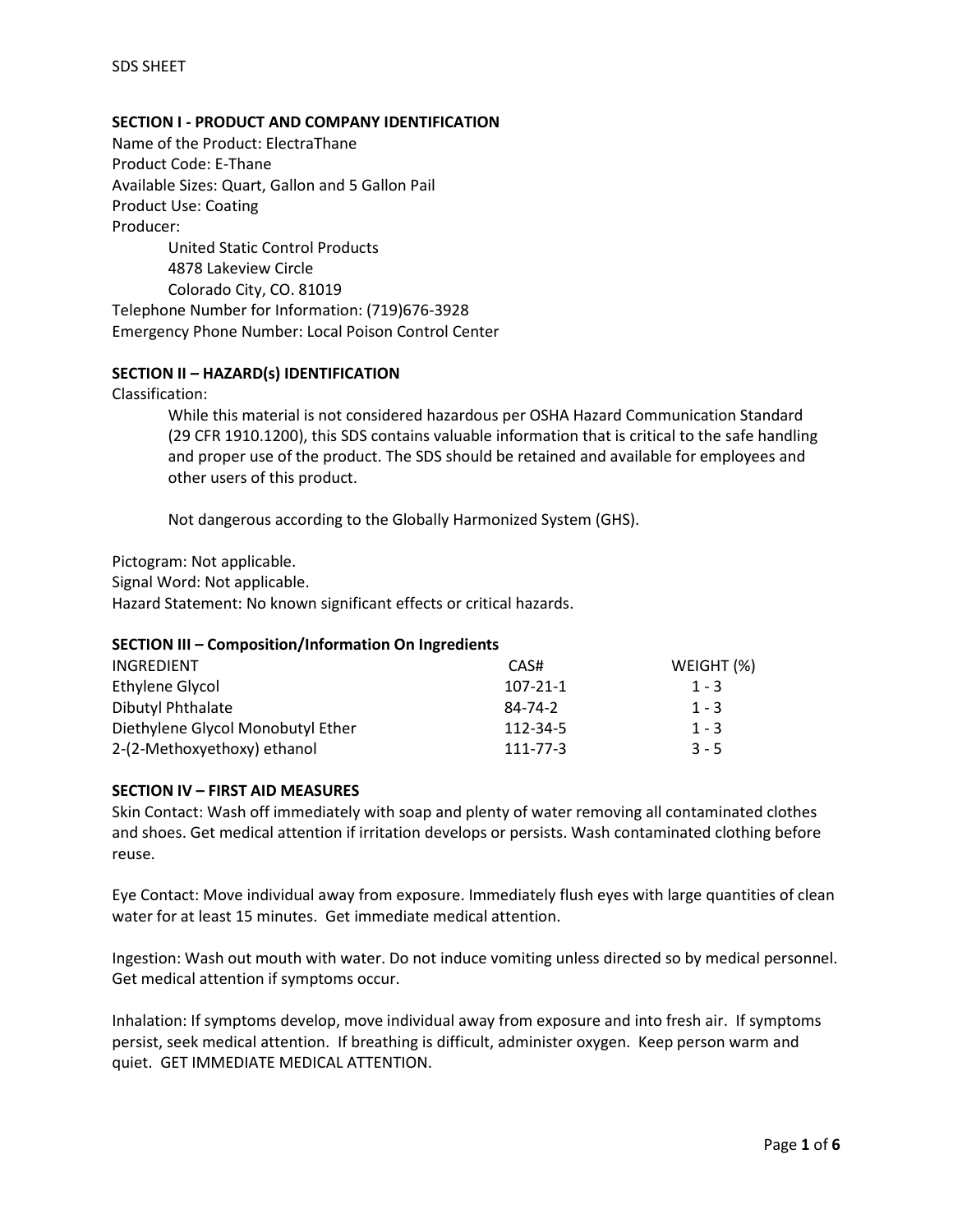#### **SECTION V – FIRE FIGHTING MEASURES**

Suitable extinguishing media: Carbon Dioxide, foam, dry chemical, water spray.

Hazardous Thermal Decomposition Products: May produce carbon monoxide, carbon dioxide, nitrogen oxides.

Fire/Explosion Hazard: In a fire, a pressure increase will increase and the product container may burst.

Precautions For Firefighting: Wear full firefighting gear and use respiratory protection (SCBA).

#### **SECTION VI – ACCIDENTAL RELEASE MEASURES**

Small Spills: Stop leak if no risk is involved. Move container(s) from affected area. Dilute with water and mop up. Absorb with inert material. Small amounts of material can be flushed, material is biodegradable.

Large Spills: Stop leak if no risk is involved. Move container(s) from affected area. Prevent entry into sewers, water courses, basements or confined areas. Contain and collect with absorbent material i.e. sand, earth, vermiculite or diatomaceous earth. Dispose of via a licensed waste disposal contractor. See section 1 for emergency contact information and section 13 for waste disposal information.

#### **SECTION VII – HANDLING AND STORAGE**

Precautions for Safe Handling: Put on appropriate personal protective equipment. Do not get in eyes, skin or clothing. Do not breathe vapor or mist. Do not ingest. Use only with adequate ventilation. Wear appropriate respirator when ventilation is inadequate. Keep in the original container, tightly closed, when not in use. Keep away from acids. Do not reuse container.

Advice on General Occupational Hygiene: Eating, drinking and smoking should be prohibited in areas where this product is handled, stored and processed. Workers should wash hands and face before eating, drinking and smoking. Remove contaminated clothing and protective equipment before entering eating areas. See also section 8 for additional hygiene measures.

#### KEEP OUT OF REACH OF CHILDREN

#### **SECTION VIII – EXPOSURE CONTROLS AND PERSONAL PROTECTION**

General Advice: The recommendations provide general guidance for handling this product. Personal protective equipment should be selected for individual applications and should consider factors which affect exposure potential, such as handling practices, chemical concentrations and ventilation. It is ultimately the responsibility of the employer to follow regulatory guidelines established by local authorities.

Exposure Controls: Provide sufficient mechanical (general and/or local exhaust) ventilation to maintain airborne levels.

Eye Protection: Safety eyewear that complies should be used to avoid exposure to liquid splashes. Recommended safety glasses with side shields.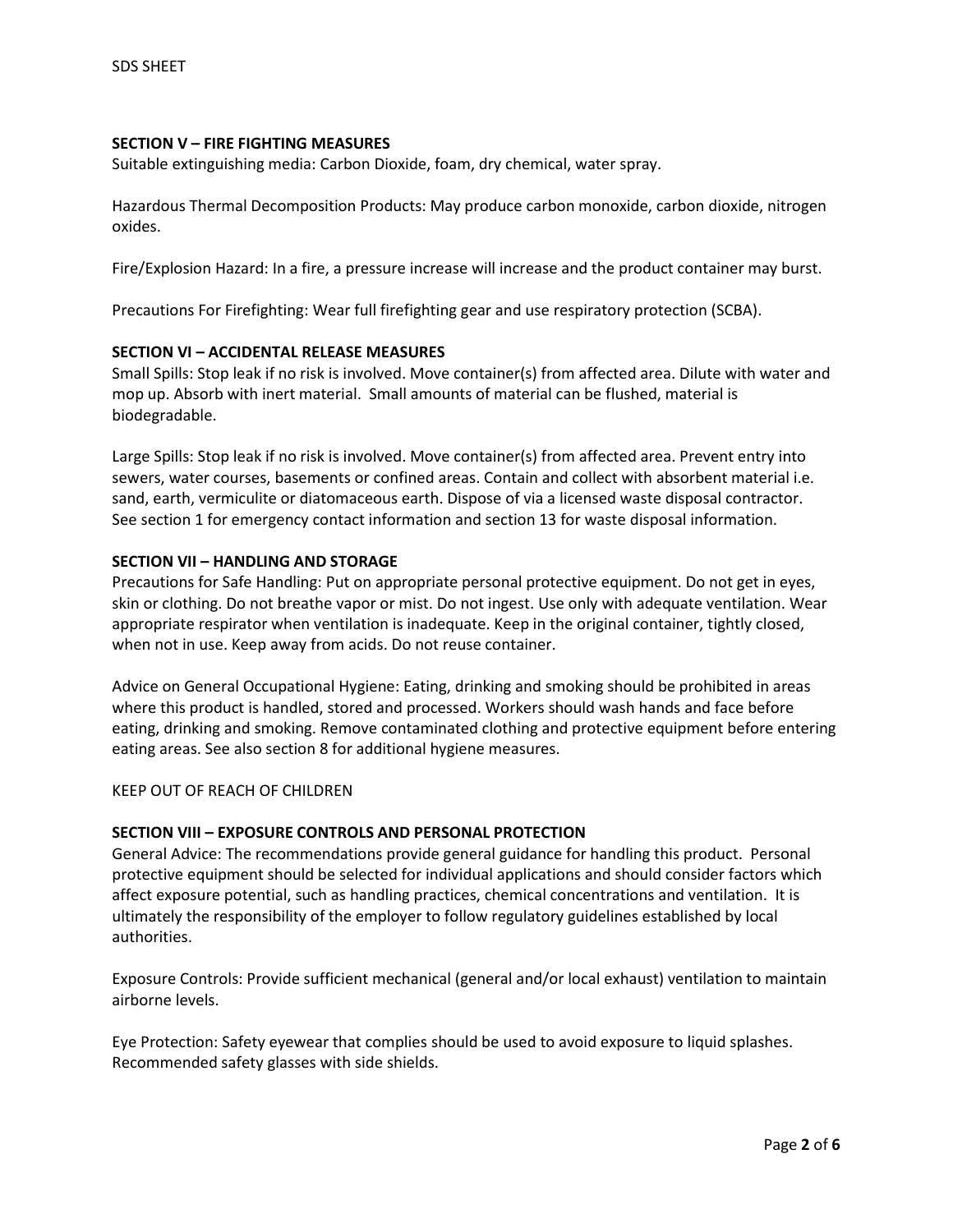Skin Protection: Chemical resistant gloves should be used at all times when handling any chemical product. Disposal vinyl is recommended.

| SECTION IA – PHYSICAL PROPERTIES |                                                      |
|----------------------------------|------------------------------------------------------|
| Appearance                       | Milky white                                          |
| Odor                             | Acrylic polymer                                      |
| Odor Threshold                   | Not available                                        |
| <b>Physical State</b>            | Liquid                                               |
| рH                               | $8.2 - 9.0$                                          |
| Flash Point (TCC)                | Not applicable. Product does not sustain combustion. |
| Flammability (solid, gas)        | Not available                                        |
| Lower and Upper Explosive Limits | Not available                                        |
| Vapor Pressure                   | 28 mmHg                                              |
| Vapor Density                    | 1.0                                                  |
| <b>Relative Density</b>          | 1.03                                                 |
| Solubility                       | Water soluble                                        |
| Partition coefficient:           | Not available                                        |
| <b>Auto-Ignition Temperature</b> | Not available                                        |
| Decomposition Temperature        | Not available                                        |
| Viscosity                        | 10-20 cps. @ 25°C                                    |

## **SECTION X – STABILITY AND REACTIVITY**

**SECTION IX – PHYSICAL PROPERTIES**

Stability: This product is stable.

Conditions to Avoid: Extreme heat and cold.

Incompatible Products: Avoid contact with strong acids or strong oxidizing agents.

Hazardous Decomposition: None known.

Hazardous Reactions: Product will not undergo hazardous polymerization.

## **SECTION XI – TOXICOLOGICAL INFORMATION**

Acute Toxicity: Ethylene Glycol 107-21-1 Oral LD50 Rat: > 5000 mg/kg Dermal LD50 Rabbit: > 5000 mg/kg Inhalation LC50 Rat: > 183 ppm (8 Hours)

> Dibutyl Phthalate 84-74-2 Oral LD50 Rat: 7500 mg/kg Dermal LD50 Rabbit: > 20000 mg/kg Inhalation LC50 Rat: 4250 ppm

Diethylene Glycol Monobutyl Ether 112-34-5 Oral LD50 Rat: 6560 mg/kg Dermal LD50 Rabbit: 2700 mg/kg Inhalation LC50 Guinea Pig: > 633 ppm (1 Hour)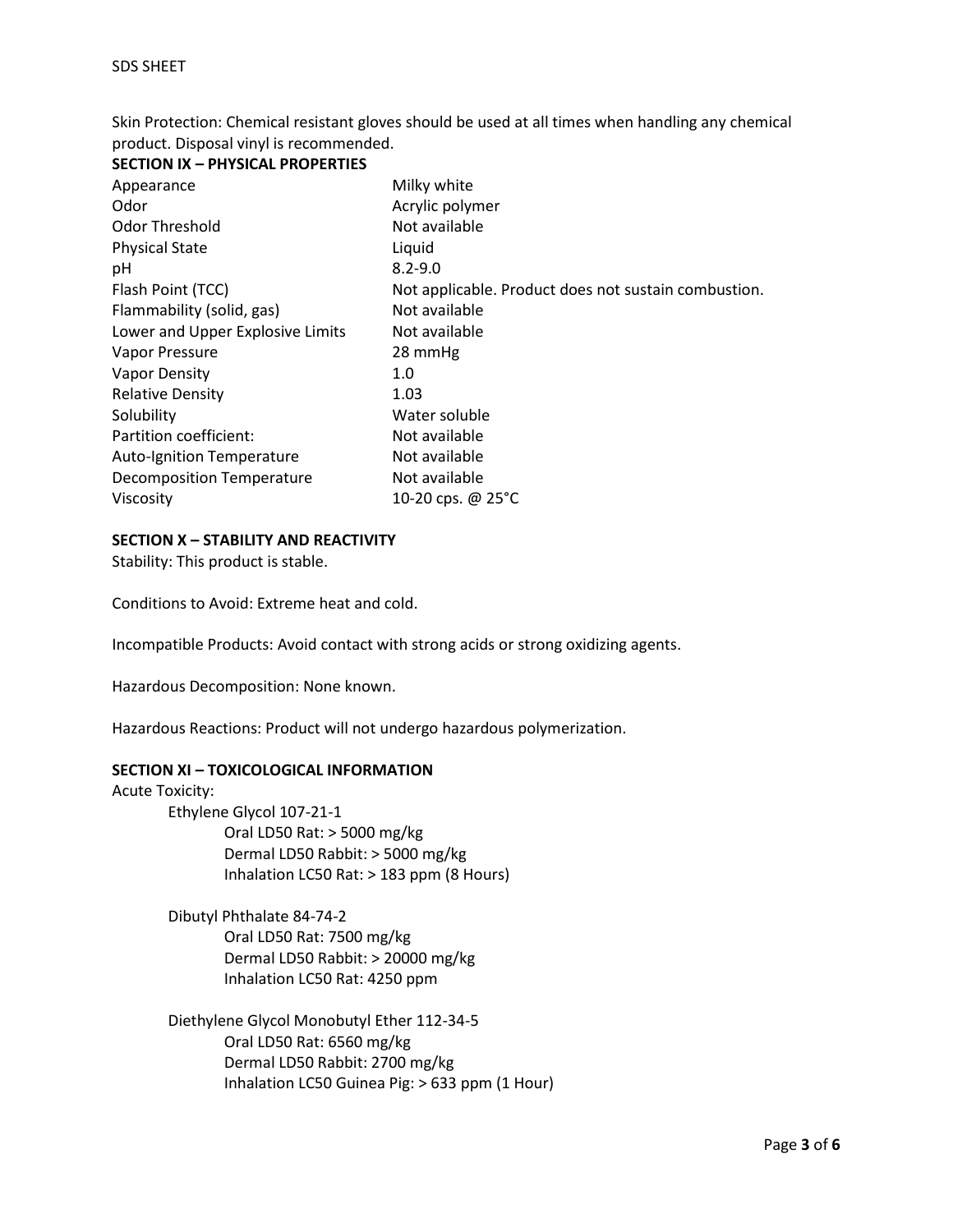# 2-(2-Methoxyethoxy) ethanol 111-77-3 Oral LD50 Mouse: 8222 mg/kg Dermal LD50 Rabbit: 2500 uL/kg Inhalation LC50 Rabbit: 7190 mg/kg

## Chronic Toxicity:

No components of this product are present at levels greater than or equal to 0.1% is identified as a known or anticipated carcinogen or potential carcinogen by NTP, OSHA and or IARC.

#### Reproductive Toxicity:

No information available.

#### Target Organs:

Eyes, Central Vascular System, Kidney, Liver, Central Nervous System

## **SECTION XII – Ecological Information**

Ecotoxicity

| <b>Ecotoxicity Effects:</b> | No information available |
|-----------------------------|--------------------------|
| Bioaccumulation:            | No information available |

## Ethylene Glycol 107-21-1

96hr LC50 (oncorhynchus mykiss) = 22810 mg/l 96hr LC50 (pimephales promelas) = 49000 mg/l 48hr EC50 (daphnia magna) = 41000 mg/l

Dibutyl Phthalate 84-74-2

96hr LC50 (oncorhynchus mykiss) =  $1.5 - 6.5$  mg/l 96hr LC50 (pimephales promelas) =  $0.9 - 4.5$  mg/l 48hr EC50 (scenedesmus subspicatus) = 3.5 – 6.0 mg/l

Diethylene Glycol Monobutyl Ether 112-34-5 96hr LC50 (lepomis macrochirus) = 1300 mg/l 24hr LC50 (daphnia magna) = 2850 mg/l

## **SECTION XIII – DISPOSAL CONSIDERATIONS**

Waste Disposal Methods: Dispose of in accordance with all applicable local, state and federal regulations. Do not discharge effluent containing this product into lakes, streams, ponds or estuaries, oceans, or other waters unless in accordance with the requirements of a National Pollutant Discharge. Elimination System (NPDES) permit, and the permitting authority has been notified in writing prior to discharge. Do not discharge effluent containing this product to sewer systems without previously notifying the local sewage treatment plant authority. For guidance, contact your local State Water Board or Regional Office of the EPA.

# **SECTION XIV – TRANSPORTATION INFORMATION**

Unit Containers: 55 Gallon Plastic, 30 Gallon Plastic, 5 Gallon Plastic, 1 Gallon Plastic, 1 Quart Plastic

Reportable Quantity: Not Applicable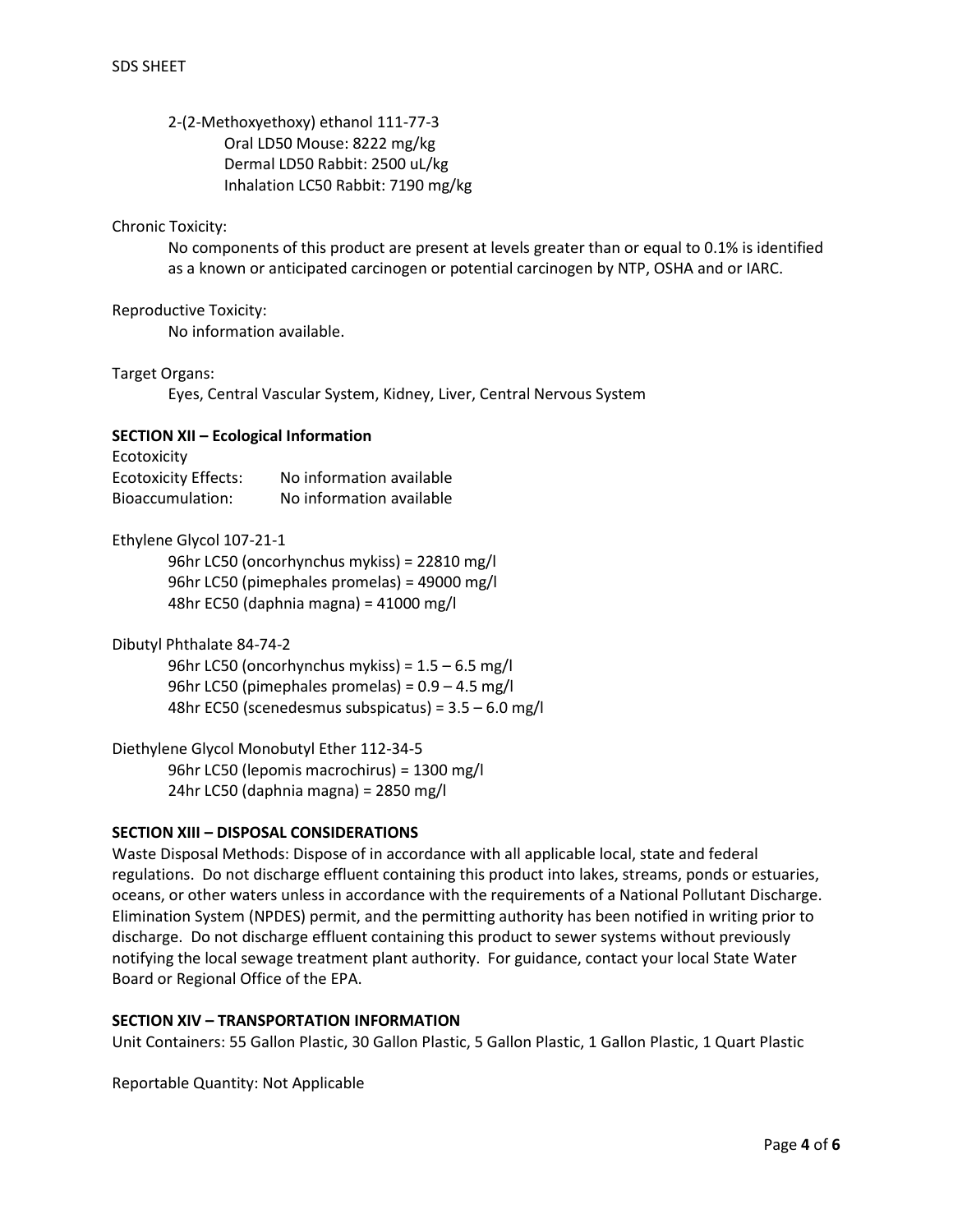TDG: Not Regulated DOT: Not Regulated IATA: Not Regulated IMDG/IMO: Not Regulated

### **SECTION XV – REGULATORY INFORMATION**

TSCA Inventory Status: All components of this material are listed on or are exempted from the US Toxic Substances Control Act (TSCA) inventory.

Canadian Inventory Status: This material contains components that are NT listed on the Canadian Domestic Substances List (DSL).

Australian Inventory Status: This product contains one or more chemicals currently not on the Australian Inventory of Chemical Substances.

#### US Federal Regulations:

Section 313 of Title III of the Superfund Amendments and Reauthorization ACT of 1986 (SARA). This product does not contain any chemicals which are subject to the reporting requirements of the Act and Title 40 of the Code of Federal Regulations, Part 372:

#### SARA 311/312 Hazardous Categorization

| Acute Health Hazard               | Nο |
|-----------------------------------|----|
| Chronic Health Hazard             | Nο |
| Fire Hazard                       | Nο |
| Sudden Release of Pressure Hazard | Nο |
| Reactive Hazard                   | N٥ |

#### TSCA 12(b) – Export Notification:

This material does not contain any components that are subject to the US Toxic Substances Control act (TSCA) section 12(b) Export Notification requirements.

Clean Air Act, Section 12 Hazardous Air Pollutants (HAPs) (see 40 CFR 61)

2-(2-Methoxyethoxy) ethanol is listed as a hazardous air pollutant.

This material does not contain any Class 1 Ozone depletors.

This material does not contain any Class 2 Ozone depletors.

#### Chemical Weapons Convention (CWC):

This product does not contain any listed substances.

California Prop. 65 – This product contains a chemical known to the State of California to cause birth defects or other reproductive harm. The California Safe Drinking Water and Toxic Enforcement Act of 1986 requires that clear and reasonable warning be given prior to exposing any person to this chemical.

WHMIS: Not controlled.

## **SECTION XVI – OTHER INFORMATION**

HMIS Rating: Health 1